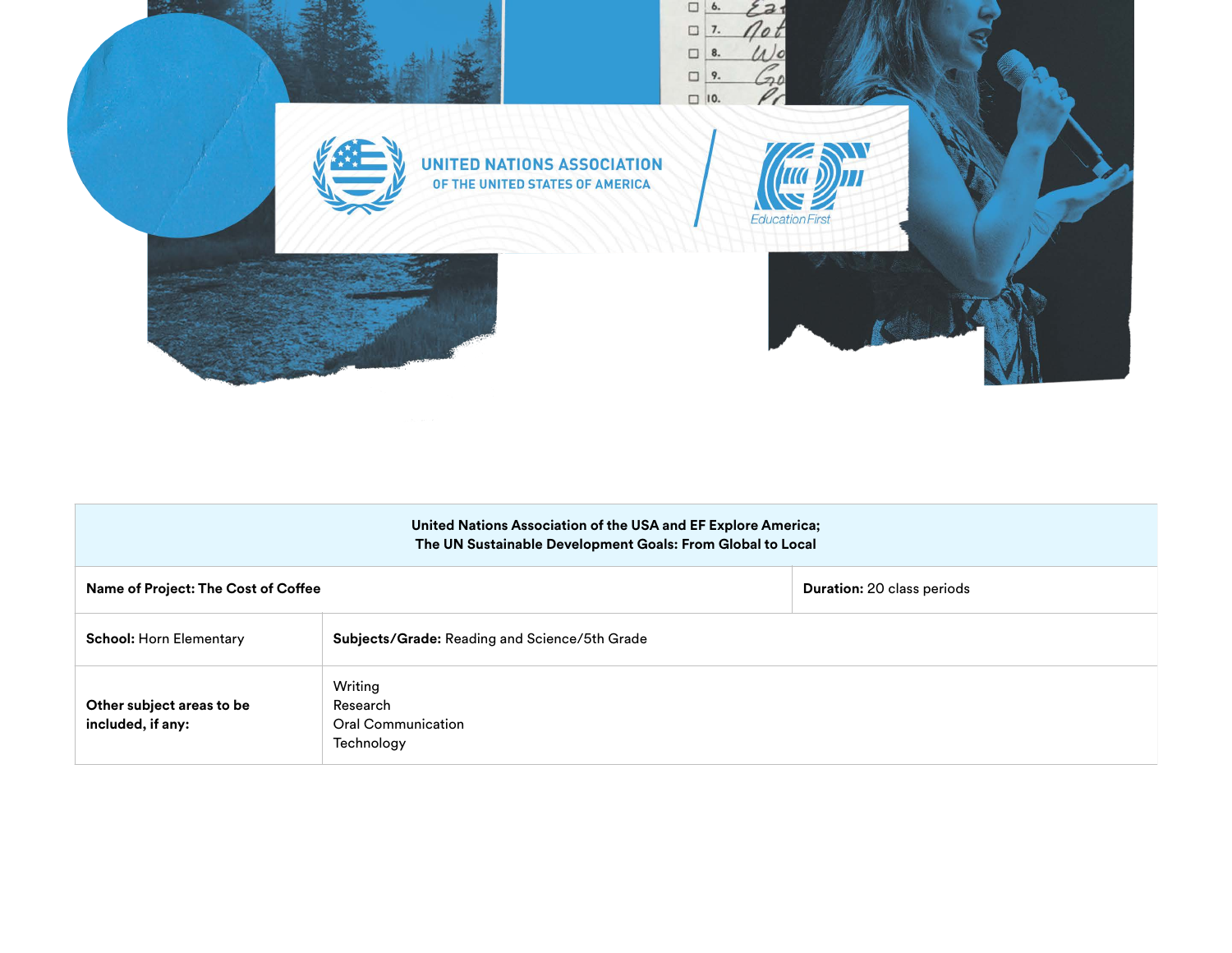| <b>Standards and Background</b>                             |                                                                                                                                                                                                                                                                                                                                                                                                                                                                                                                                                                                                                                                                                                                                                                                                                                                                                                                                                                                                                                                                                                                                                                                                                                                                                                                                                                                                                                                                                                                                                                                                                                                                                                                                                                                                                                                                                                                                                                                                                                                                                                             |  |  |  |
|-------------------------------------------------------------|-------------------------------------------------------------------------------------------------------------------------------------------------------------------------------------------------------------------------------------------------------------------------------------------------------------------------------------------------------------------------------------------------------------------------------------------------------------------------------------------------------------------------------------------------------------------------------------------------------------------------------------------------------------------------------------------------------------------------------------------------------------------------------------------------------------------------------------------------------------------------------------------------------------------------------------------------------------------------------------------------------------------------------------------------------------------------------------------------------------------------------------------------------------------------------------------------------------------------------------------------------------------------------------------------------------------------------------------------------------------------------------------------------------------------------------------------------------------------------------------------------------------------------------------------------------------------------------------------------------------------------------------------------------------------------------------------------------------------------------------------------------------------------------------------------------------------------------------------------------------------------------------------------------------------------------------------------------------------------------------------------------------------------------------------------------------------------------------------------------|--|--|--|
| <b>Standards</b><br><b>Texas Essential Knowledges: TEKs</b> | <b>English Language Arts and Reading</b><br>ELA.5.1C: Give an organized presentation employing eye contact, speaking rate, volume, enunciation, natural gestures,<br>and conventions of language to communicate ideas effectively.<br>ELA.5.1D: Work collaboratively with others to develop a plan of shared responsibilities.<br>ELA.5.5A: Read grade-appropriate texts independently. Self-select text and read independently for a sustained period<br>of time.<br>ELA.5.6F: Make connections to personal experiences, ideas in other texts, and society.<br>ELA.5.6G: Evaluate details read to determine key ideas.<br>ELA.5.6H: Synthesize information to create new understanding.<br>ELA.5.7C: Use text evidence to support an appropriate response.<br>ELA.5.7E: Interact with sources in meaningful ways such as note taking, annotating, freewriting, or illustrating.<br>ELA.5.11E: Publish written work for appropriate audiences.<br>ELA.5.12B: Compose informational texts using a clear central idea and genre characteristics and craft.<br>ELA.5.13B: Develop and follow a research plan with adult assistance.<br>ELA.5.13C: Identify and gather relevant information from a variety of sources.<br>ELA.5.13H: Use an appropriate mode of delivery to present results.<br><b>Science</b><br>SCI.5.3C: Connect grade-level appropriate science concepts with the history of science, science careers, and<br>contributions of scientists.<br>SCI.5.9C: Predict the effects of changes in ecosystems caused by living organisms, including humans.<br>SCI.4.7: The students know that Earth consists of useful resources and its surface is constantly changing.<br>SCI.4.7A: The student is expected to examine properties of soils, including color and texture, capacity to retain water,<br>and ability to support the growth of plants.<br>SCI.4.7C: The student is expected to identify and classify Earth's renewable resources, including air, plants, water, and<br>animals, and nonrenewable resources, including coal, oil, and natural gas, and the importance of conservation. |  |  |  |
|                                                             |                                                                                                                                                                                                                                                                                                                                                                                                                                                                                                                                                                                                                                                                                                                                                                                                                                                                                                                                                                                                                                                                                                                                                                                                                                                                                                                                                                                                                                                                                                                                                                                                                                                                                                                                                                                                                                                                                                                                                                                                                                                                                                             |  |  |  |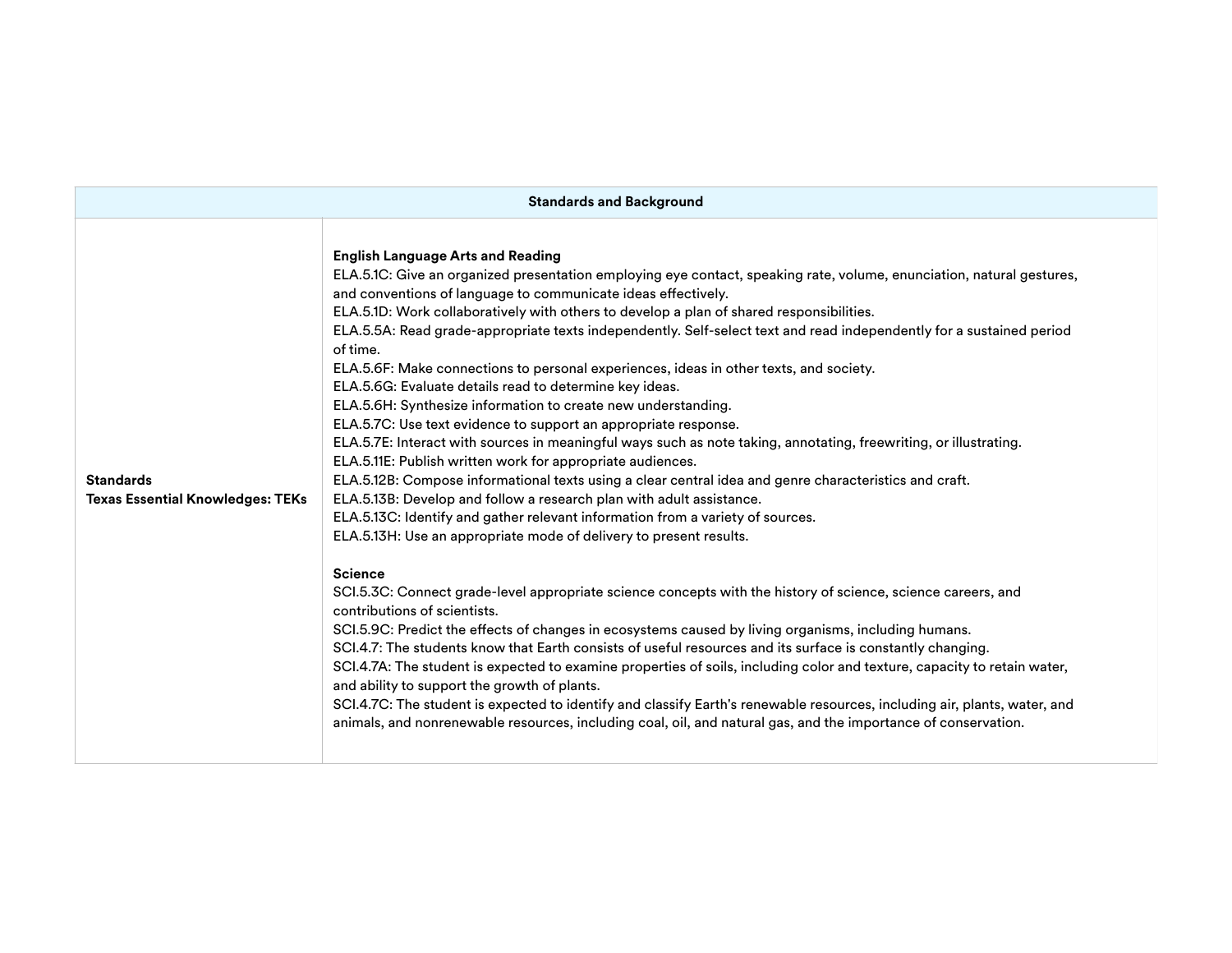| <b>UN Sustainable Development Goals</b> | Goal 14: Life Below Water<br>Conserve and sustainably use the oceans, seas and marine resources for sustainable development.<br>Goal 15: Life on Land<br>Protect, restore and promote sustainable use of terrestrial ecosystems, sustainably manage forests, combat<br>desertification, halt and reverse land degradation, and halt biodiversity loss.                                                                                                                                                                                                                                                                                                                                                                                                                                                                                                                                                                                                                                                                                                                                                                                                                                                                                                                                                                                                                                                                                                                                                                                                                                                                                                     |
|-----------------------------------------|------------------------------------------------------------------------------------------------------------------------------------------------------------------------------------------------------------------------------------------------------------------------------------------------------------------------------------------------------------------------------------------------------------------------------------------------------------------------------------------------------------------------------------------------------------------------------------------------------------------------------------------------------------------------------------------------------------------------------------------------------------------------------------------------------------------------------------------------------------------------------------------------------------------------------------------------------------------------------------------------------------------------------------------------------------------------------------------------------------------------------------------------------------------------------------------------------------------------------------------------------------------------------------------------------------------------------------------------------------------------------------------------------------------------------------------------------------------------------------------------------------------------------------------------------------------------------------------------------------------------------------------------------------|
| <b>Objectives</b>                       | <b>English Language Arts and Reading</b><br>• Students will be able to work collaboratively with others to develop a plan of shared responsibilities throughout<br>the research process.<br>• Students will be able to develop and follow a research plan, read, interact with, gather relevant evidence, and<br>evaluate information from a variety of sources.<br>• Students will be able to make connections to personal experiences, ideas in other texts, and society.<br>• Students will be able to synthesize relevant evidence and information to create new understandings.<br>• Students will be able to compose informational texts, using text evidence, and publish their written work for<br>appropriate audiences.<br>• Students will be able to use an appropriate mode of delivery to present findings and solutions by using eye<br>contact, speaking rate, volume, enunciation, natural gestures, and appropriate conventions.<br><b>Science</b><br>• Students will be able to connect grade-level appropriate science concepts with the history of science, science<br>careers, and contributions of scientists.<br>• Students will be able to predict the effects of changes in ecosystems caused by living organisms, including<br>humans. Students will examine properties of soils, including color and texture, capacity to retain water, and<br>ability to support the growth of plants. Students will also be able to identify and classify Earth's renewable<br>resources, including air, plants, water, and animals, and nonrenewable resources, including coal, oil, and<br>natural gas, and the importance of conservation. |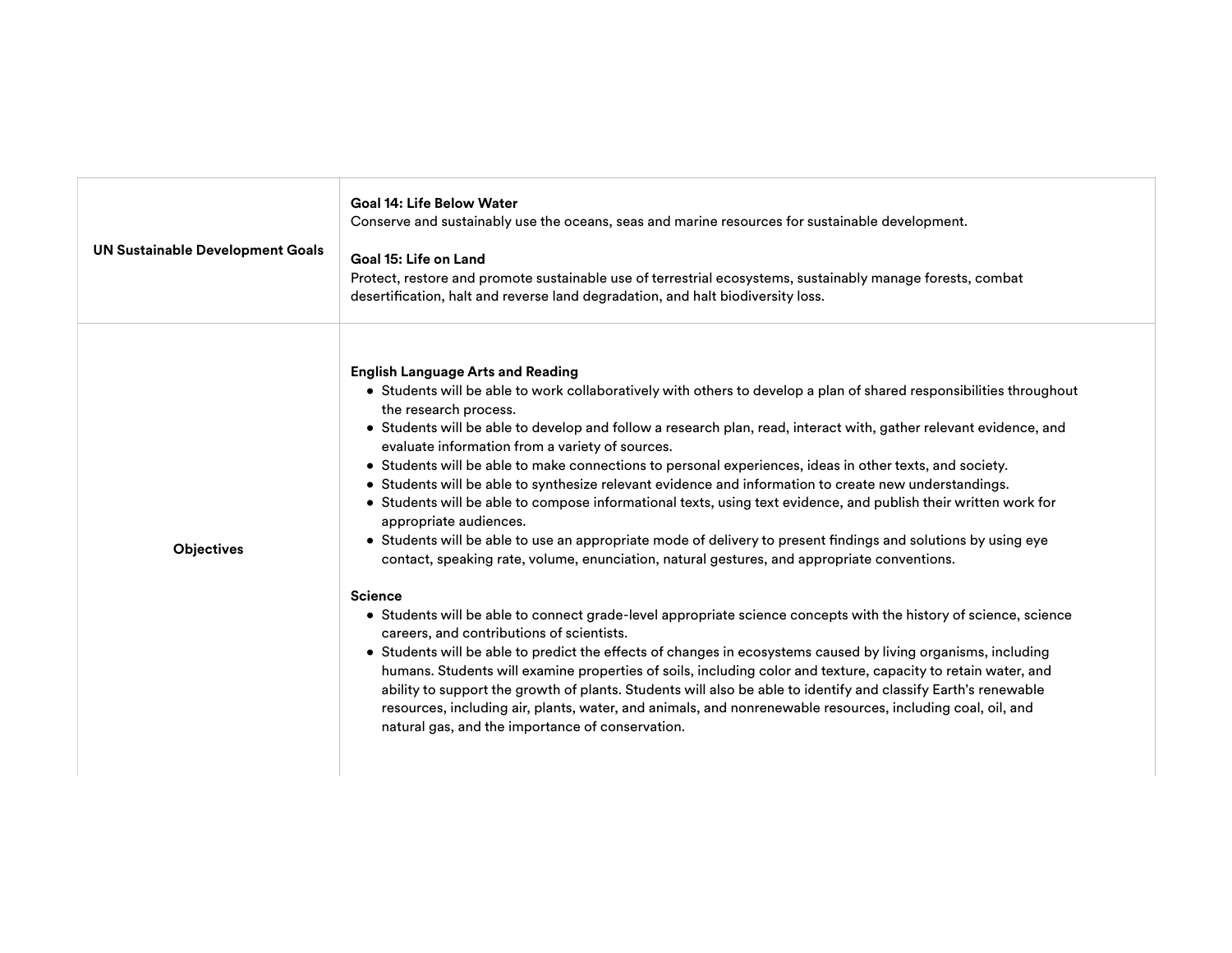|                                                                                |                                                                             |                                                                                                                                             |              | 21st Century Skills/Global Competences |                               |                               |              |     |              |
|--------------------------------------------------------------------------------|-----------------------------------------------------------------------------|---------------------------------------------------------------------------------------------------------------------------------------------|--------------|----------------------------------------|-------------------------------|-------------------------------|--------------|-----|--------------|
| To be explicitly taught (T) or that will<br>be encouraged (E) by project work. |                                                                             | Creativity                                                                                                                                  | E            |                                        | Collaboration                 |                               | E            |     |              |
|                                                                                |                                                                             | Communication                                                                                                                               | E            |                                        |                               | Citizenship/Take Action       |              | E/T |              |
|                                                                                |                                                                             | <b>Critical Thinking</b>                                                                                                                    | E            |                                        | Investigate the World         | Τ                             |              |     |              |
|                                                                                |                                                                             | <b>Growth Mindset</b>                                                                                                                       | E            |                                        | <b>Recognize Perspectives</b> |                               |              | T.  |              |
|                                                                                |                                                                             |                                                                                                                                             |              | <b>Materials/Resources Needed</b>      |                               |                               |              |     |              |
| <b>Equipment:</b>                                                              | Computers, Presentation Tools (PowerPoint, Prezi, etc.) and Internet Access |                                                                                                                                             |              |                                        |                               |                               |              |     |              |
| <b>Materials:</b>                                                              | <b>Digital-Based Project</b>                                                |                                                                                                                                             |              |                                        |                               |                               |              |     |              |
| <b>On-Site/Community</b><br>Science Teacher<br><b>Resources:</b>               |                                                                             |                                                                                                                                             |              |                                        |                               |                               |              |     |              |
| <b>Culminating Products and Performances</b>                                   |                                                                             |                                                                                                                                             |              |                                        |                               |                               |              |     |              |
|                                                                                |                                                                             | Students will be in groups of 2-4 students. They will share the responsibilities to complete<br>the research, plan, and product components. |              |                                        |                               | <b>Presentation Audience:</b> |              |     |              |
| Group:                                                                         |                                                                             |                                                                                                                                             |              |                                        | Class:                        |                               | $\mathsf{X}$ |     |              |
|                                                                                |                                                                             |                                                                                                                                             |              |                                        | School:                       |                               |              |     |              |
|                                                                                |                                                                             |                                                                                                                                             |              |                                        |                               | Community:                    |              |     |              |
| Individual:<br>N/A                                                             |                                                                             |                                                                                                                                             |              |                                        | Experts:                      |                               |              |     |              |
|                                                                                | Web:                                                                        |                                                                                                                                             |              |                                        |                               |                               |              |     |              |
|                                                                                |                                                                             |                                                                                                                                             |              | <b>Assessments</b>                     |                               |                               |              |     |              |
| <b>Formative</b>                                                               | <b>Quick Checks</b>                                                         |                                                                                                                                             |              | <b>Practice Presentations</b>          |                               |                               |              |     |              |
| (During Project)                                                               |                                                                             | Journal/Learning Log                                                                                                                        |              | Notes/Outlines/Rough Drafts            |                               |                               |              |     | $\mathsf{X}$ |
| <b>Summative</b><br>(End of Project)                                           |                                                                             | Written Product(s), with rubric                                                                                                             | $\mathsf{X}$ | <b>Peer Evaluation</b>                 |                               |                               |              |     | $\mathsf{X}$ |
|                                                                                |                                                                             | Oral Presentation, with rubric                                                                                                              | X            | Self-Evaluation                        |                               |                               |              |     | X            |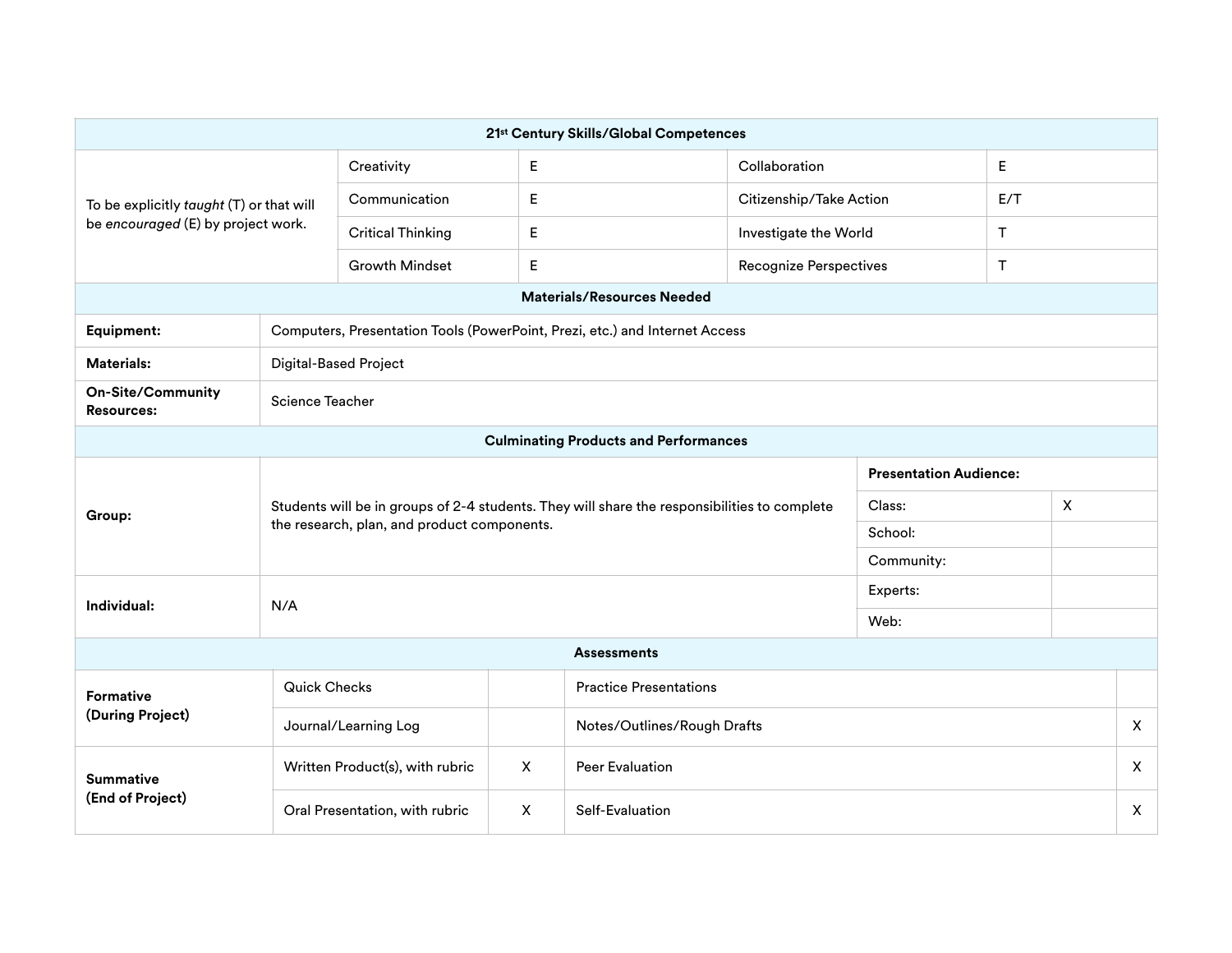## **Historical Background**

According to the UN's Sustainable Development Goals (SDGs), our oceans cover over 75% of the earth's surface and represent over 99% of the living space on the planet by volume. Human activities are sadly affecting over 40% of the world's oceans leading to pollution and loss of marine life. Nature provides us with our oxygen, regulates our weather patterns, pollinates our crops, and produces our food. Human activity has altered almost 75% of the earth's surface, squeezing wildlife and nature into an ever-smaller corner of the planet. Around [1 million animal and plant species are threatened with extinction](https://ipbes.net/sites/default/files/2020-02/ipbes_global_assessment_report_summary_for_policymakers_en.pdf)–many within decades– according to the 2019 Global Assessment Report on Biodiversity and Ecosystem Service. It found that the health of ecosystems on which we and all other species depend is deteriorating more rapidly than ever, affecting the very foundations of our economies, livelihoods, food security, health, and quality of life worldwide. Deforestation and desertification pose major challenges to sustainable development and have affected the lives and livelihoods of millions of people.

Given that most coffee-growing regions are also home to some of the most delicate ecosystems on earth, the potential for serious damage is great. Originating in the

1970s, sun-grown coffee is produced on plantations where trees are cleared so that coffee is grown in rows in direct sunlight. According to [research](https://www.researchgate.net/publication/319872243_Review_Utilization_of_Waste_From_Coffee_Production), sun-grown coffee creates the highest yield, but eliminates the diversity of plants which support an array of insects and animals. This negatively impacts the biodiversity of the region and causes other environmental harms. Sun grown coffee produces short-term results but harms the environment in the long run. The switch to sun-grown coffee has resulted in over 2.5 million acres of forest cleared in Central America. Contamination of waterways also poses serious environmental threats from the processing of coffee beans. Discharges from coffee processing plants represent a [major source of river pollution](https://link.springer.com/article/10.1007/s13201-019-1091-9). Ecological impacts result from the discharge of organic pollutants from the processing plants to rivers and waterways, triggering eutrophication of water systems and robbing aquatic plants and wildlife of essential oxygen.

**Essential Question**

What is coffee production costing the planet?

**Entry Event**

To begin the UN Sustainable Goals project, we will build awareness of the Global Goals. The students will watch [Malala introducing The World's Largest Lesson](https://vimeo.com/138852758)setting the stage for the UN Global Goals and inviting students to take part in their achievement. The teacher will share the UN's SDGs with students and discuss the importance of these goals. As a whole group, the students will read an article about how coffee is produced. Afterward, the teacher will present the project's essential question. The students will be asked to review the 17 SDGs and determine which goals connect to the reading and the essential question, providing evidence from the article to support their opinions.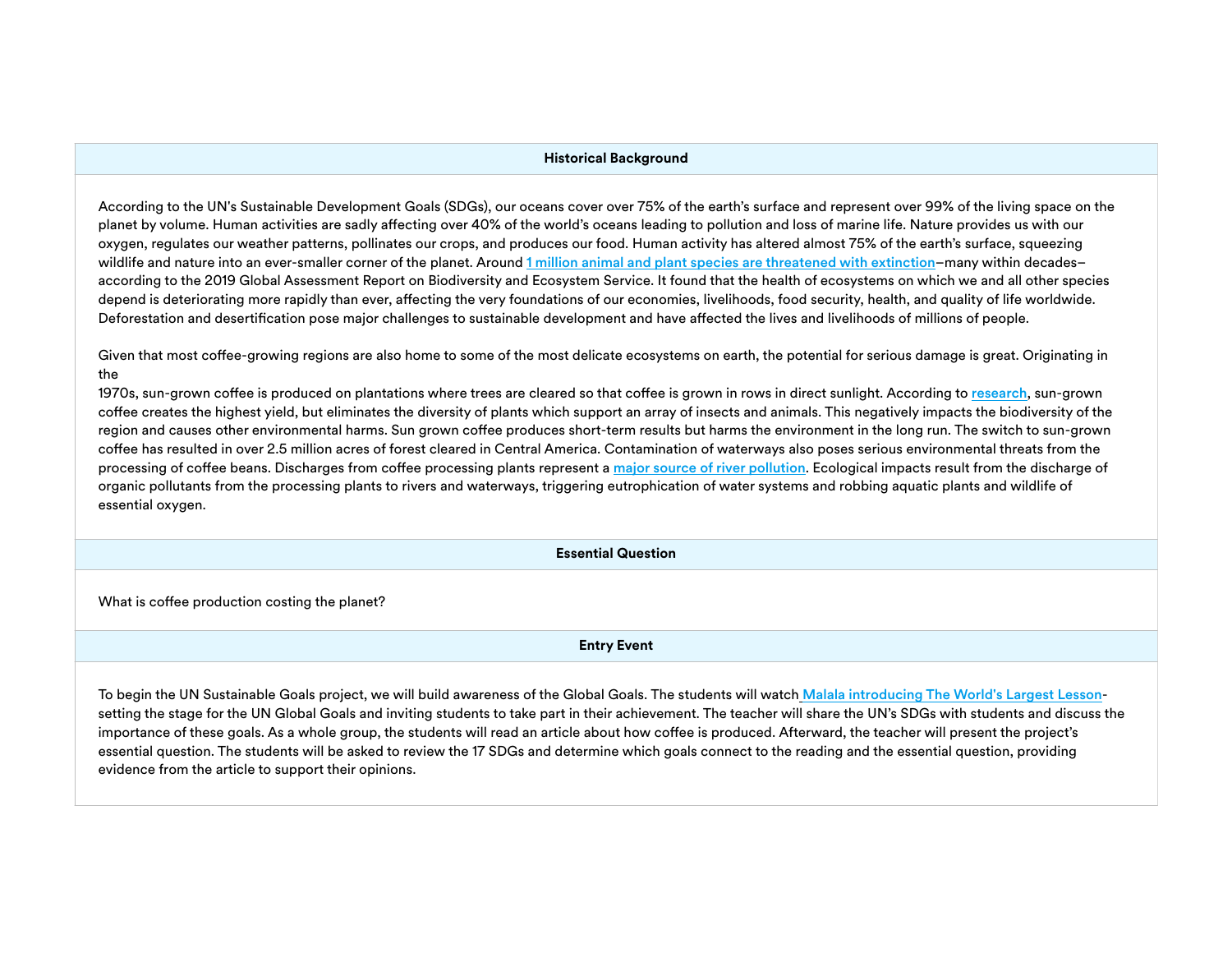| <b>Project Calendar/Procedures</b>                                                                                                                                                                                                                                                                                                                                                  |                                                                                                |                                                                                                                                                                                                                                                 |                |              |  |
|-------------------------------------------------------------------------------------------------------------------------------------------------------------------------------------------------------------------------------------------------------------------------------------------------------------------------------------------------------------------------------------|------------------------------------------------------------------------------------------------|-------------------------------------------------------------------------------------------------------------------------------------------------------------------------------------------------------------------------------------------------|----------------|--------------|--|
| <b>Project Week One/Two</b>                                                                                                                                                                                                                                                                                                                                                         |                                                                                                |                                                                                                                                                                                                                                                 |                |              |  |
| Friday, 1/14                                                                                                                                                                                                                                                                                                                                                                        |                                                                                                | Wednesday, 1/19                                                                                                                                                                                                                                 | Thursday, 1/20 | Friday, 1/21 |  |
| Entry event (see above)<br>Discuss plans for the project.                                                                                                                                                                                                                                                                                                                           |                                                                                                | Introduce Research- students will be<br>assigned small groups (4-5 students in each<br>group) to research how coffee production is<br>impacting the planet's ecosystems (land and<br>water).<br><b>Handout- Cost of Coffee Research Outline</b> | Research Day   | Research Day |  |
| <b>Project Week Three</b>                                                                                                                                                                                                                                                                                                                                                           |                                                                                                |                                                                                                                                                                                                                                                 |                |              |  |
| Monday, 1/24                                                                                                                                                                                                                                                                                                                                                                        | Tuesday, 1/25                                                                                  | Wednesday, 1/26                                                                                                                                                                                                                                 | Thursday, 1/27 | Friday, 1/28 |  |
| Students Design a Solution or<br>Awareness Campaign to the<br><b>Global Goals</b><br>Get students excited about<br>helping out by viewing the<br>"Call to Action" video: The<br><b>World's Largest Lesson</b><br>2016 Part 2.<br>As a whole group, the students<br>and teacher will develop a list<br>of ideas on how best to mitigate<br>this topic's impact on our<br>ecosystems. | Students will work<br>in their small<br>groups to research<br>and develop a plan<br>of action. | Develop plan                                                                                                                                                                                                                                    | Develop plan   | Build plan   |  |